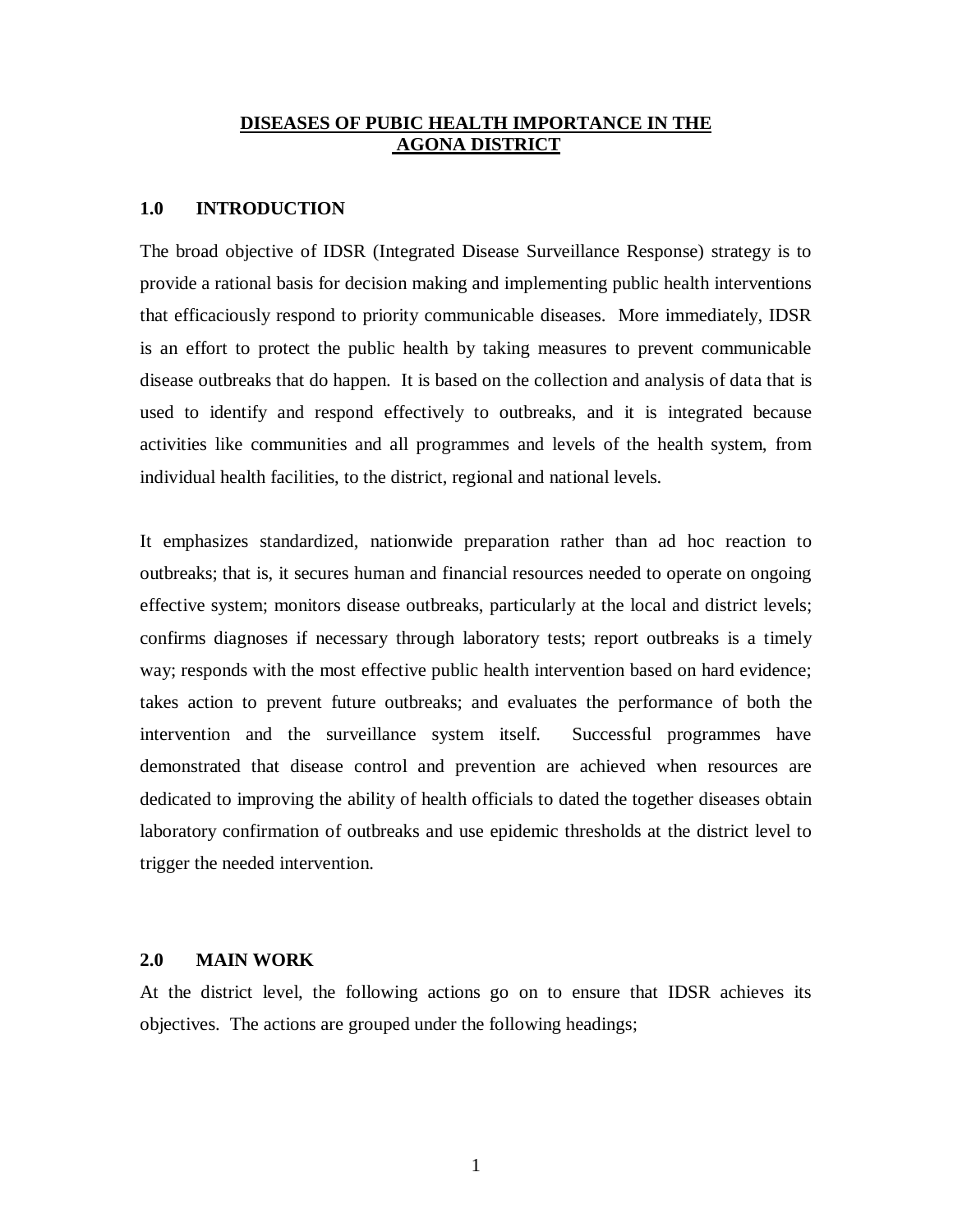#### **(a) Identity**

- Maintain activities for collecting routine surveillance data in a timely way
- Review records of suspected outbreaks
- Collect and transport clinical specimens for laboratory evaluation

#### **(b) Report**

- Support health facilities in knowledge and use of standard case definitions for Reporting priority diseases and conditions.
- Make sure health facility staff know when and how to report priority diseases and conditions.
- Promptly report immediately notifiable diseases to the Regional level
- Report laboratory result to regional, national and local officials.

#### **(c) Analyse and interpret**

- Define denominations and obtain data for ensuring accurate denominators
- Aggregate data from health locality reports
- Analyse case-based data by person, place and time
- Calculate rates and thresholds
- Compare current data with previous periods
- Prepare and periodically update graphs. Tables and charts to describe time person and place for reports diseases and conditions.
- Make conclusions about trends, thresholds and analysis of results
- Describe risk factors for priority disease or conditions.

## **(d) Investigate**

- Arrange and lead investigation of reported cases or outbreaks
- Assist health locality in safe collection, packaging, storage and transport of laboratory specimens for confirmatory testing
- Receive and interpret laboratory result
- Decide if the report outbreak is confirmed
- Report the confirmed outbreaks to the regional level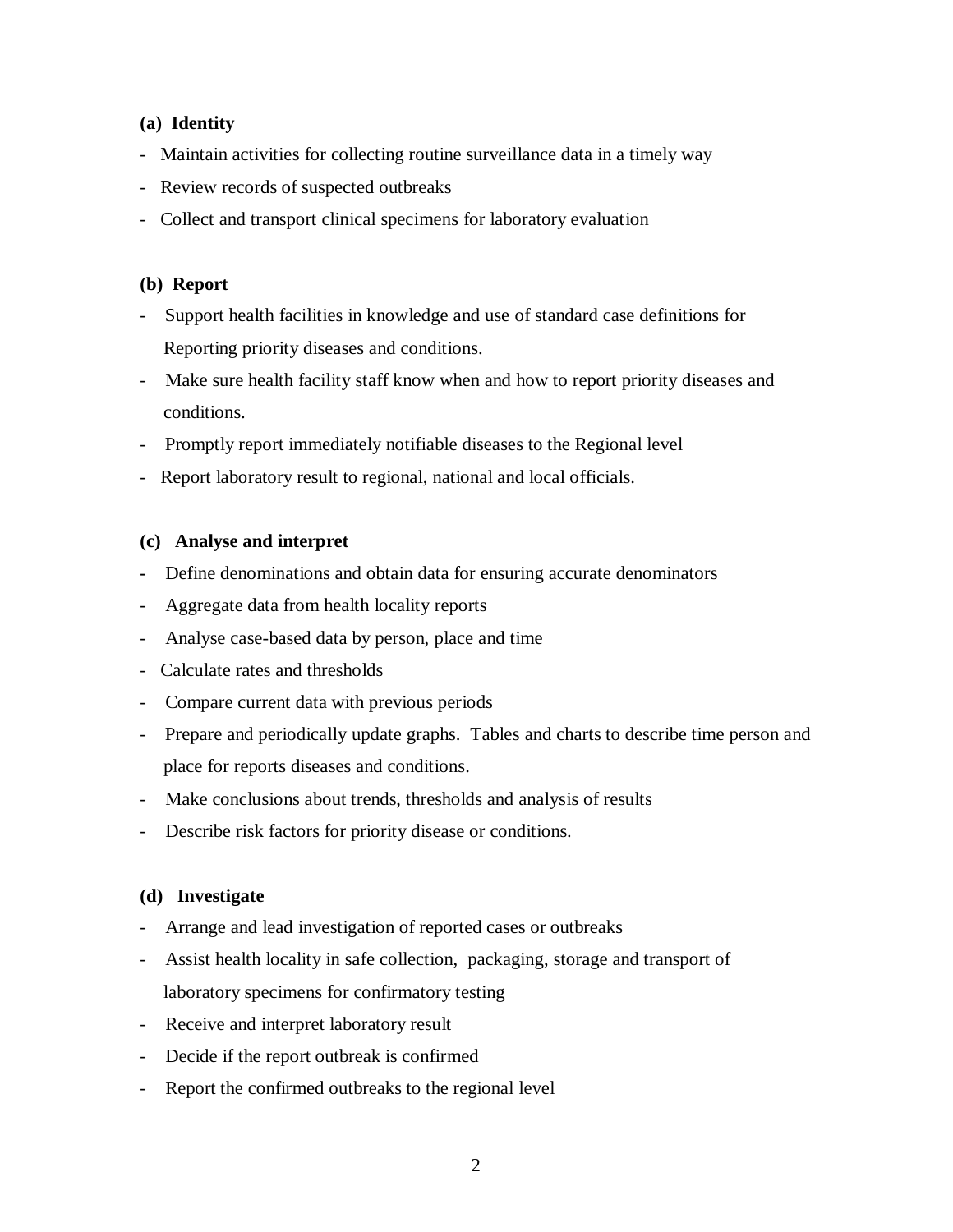- Distribute additional specimen collection kits for special surveillance activities

#### **(e) Respond**

- Select and implement appropriate public health response
- Alert nearby areas and district about the confirmed outbreaks

#### **(f) Provide feedback**

- Alert nearby area and district about outbreaks
- Give health facilities regular, periodic feedback about routine control and prevention activities

#### **(g) Evaluate and improve the system**

- Monitor and evaluate program targets and indicators for measuring quality of the surveillance system
- Monitor and evaluate timeliness and completeness of reporting from health facilities in the district
- Monitor and evaluate timeliness of response to outbreaks
- Monitor routine prevention activities and modify them as needed.

Priority diseases vary from country to country depending on the local epidemiological situation. Ghana's MOH (Ministry of Health) supports 23 communicable diseases and conditions targeted for integrated disease surveillance in the country. These diseases were selected because they fall into one or more of the following categories;

- They are top causes of high morbidity and mortality in Ghana
- They have epidemic potentials
- Surveillance is required internationally
- They have available effective control and prevention interventions for addressing the public health problem they pose
- They can easily be identified using simple case definitions
- They have national intervention programmes for prevention and control, eradication or elimination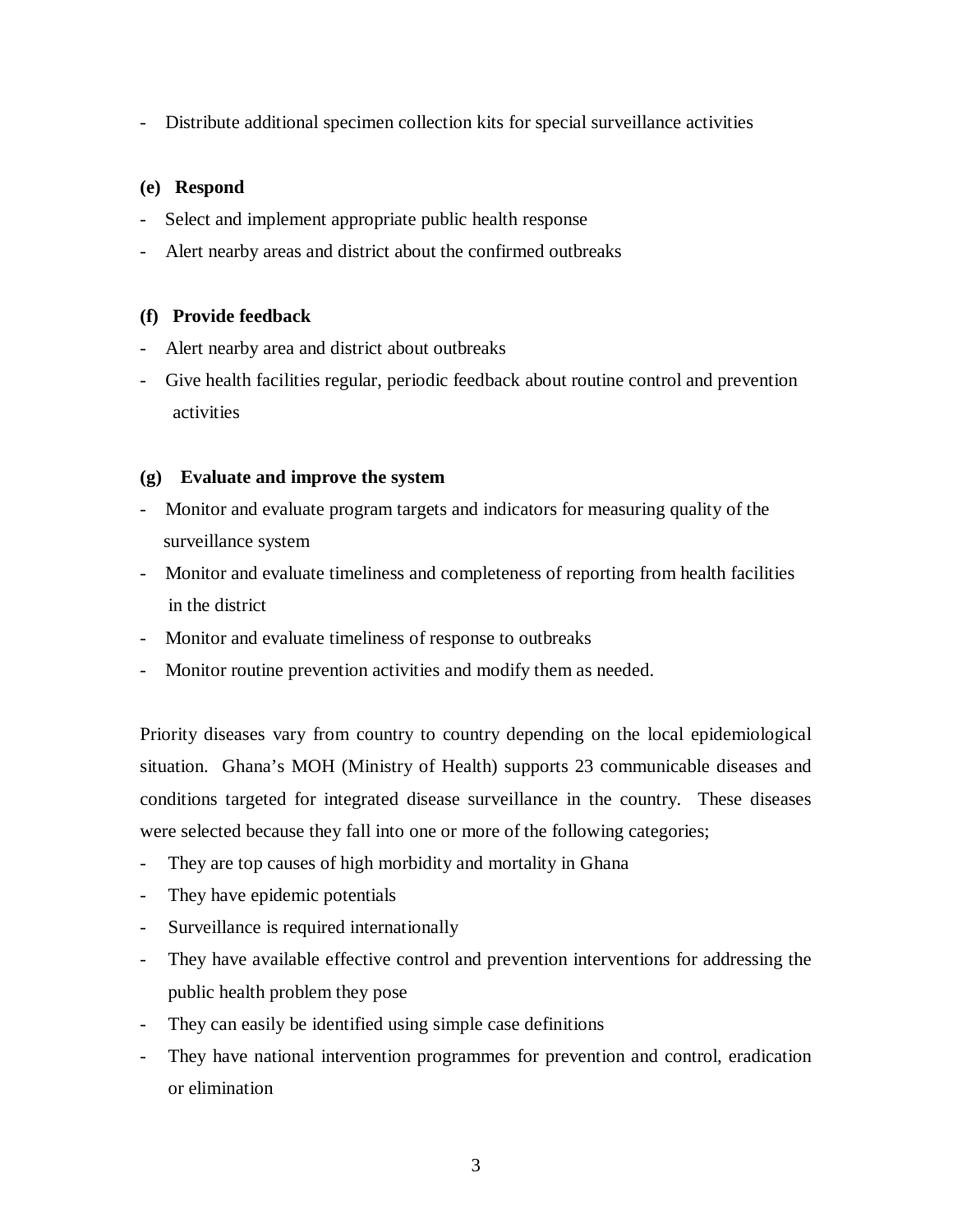The 23 diseases are categorized below;

## **\*Epidemic –prone diseases**

- Cholera
- Diarrhea with blood (shigella)
- Measles
- Meningococcal meningitis
- Viral hemorrhagic fevers
- Yellow fever
- Poliomyelitis
- Dracunculiasis
- Leprosy
- Neonatal Tetanus

# **\* Diseases of special public health focus**

- HIV/AIDS
- Malaria
- Tuberculosis

#### **\* Other diseases of public health importance**

- Buruli Ulcer
- Diarrhea In Children Less Than 5 Years Of Age
- Lymphatic Filariasis
- Viral Hepatitis
- Pneumonia Is Children Less Than 5 Year Of Age
- Onchocerciasis
- STIs
- Schistosomiasis
- Trachoma
- Yaws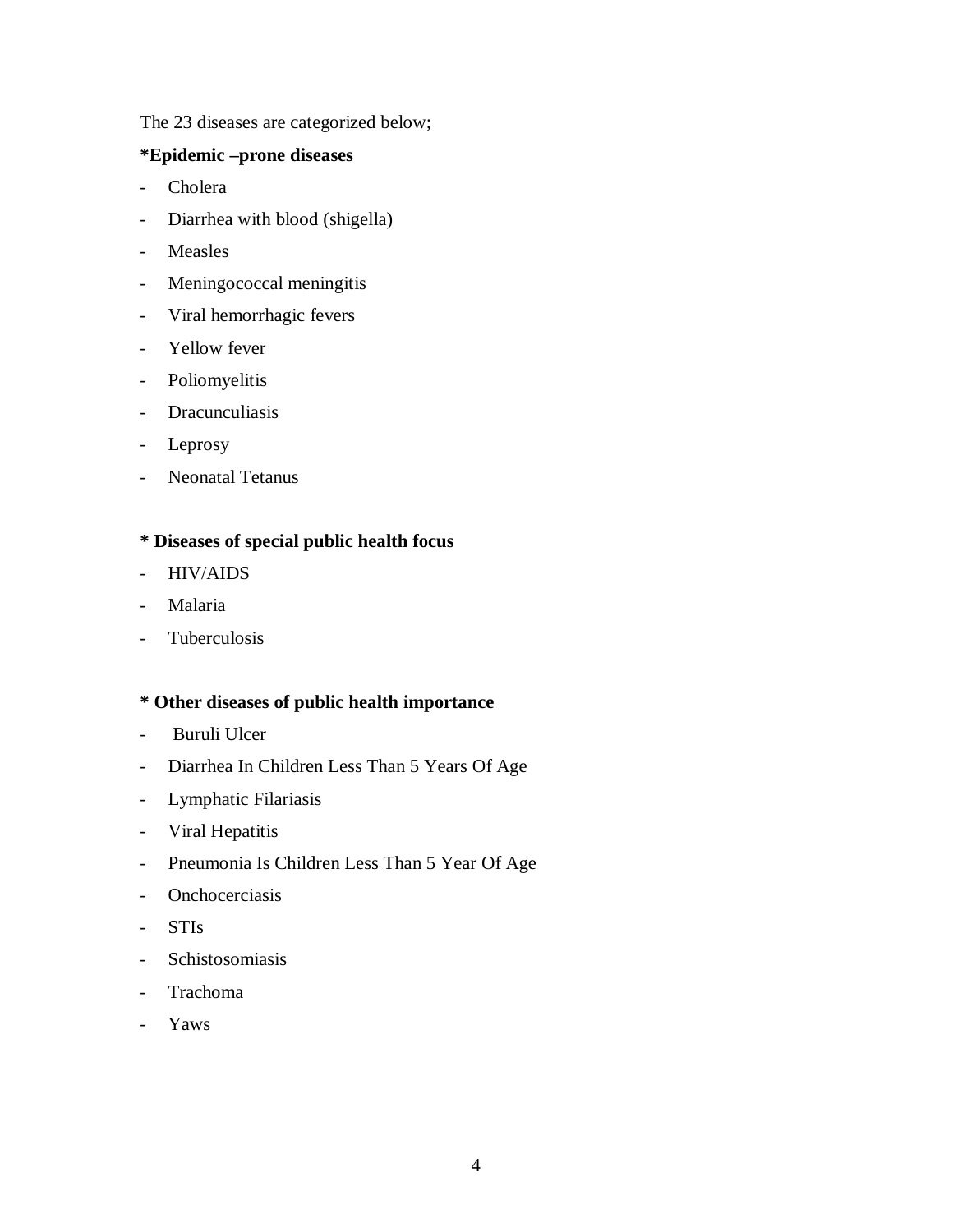As explained earlier, priority diseases differ from country to country. Based on this assumption, it was realised that the Agona district has its own priority diseases based on the thresholds. The diseases were categorized under the following headings at the district.

## **(1) Epidemic prone diseases**

- Cholera
- Hemorrhagic fever
- Yellow fever
- Measles
- Meningitis
- Dysentery

By half year 2005, suspected measles cases were reported. 2 specimens were sent to Accra for laboratory investigation. They result proved negation. The third specimen was not sent for laboratory investigation due to the poor handling of the specimen.

One suspected yellow fever specimen was sent for confirmation and the unit was still waiting for the result. There is serious alert on all the other disease in the category.

## **(2) Diseases earmarked for eradication**

- Poliomyelitis
- Guinea worm

For the half year there have been no suspected and reported cases

## **(3) Diseases earmarked for elimination**

- Neonatal tetanus
- Leprosy

There were 4 recorded cases with 4 deaths. One significant notification was that all the cases were not from the district. 3 were from Gomoa and 1 from Akyem.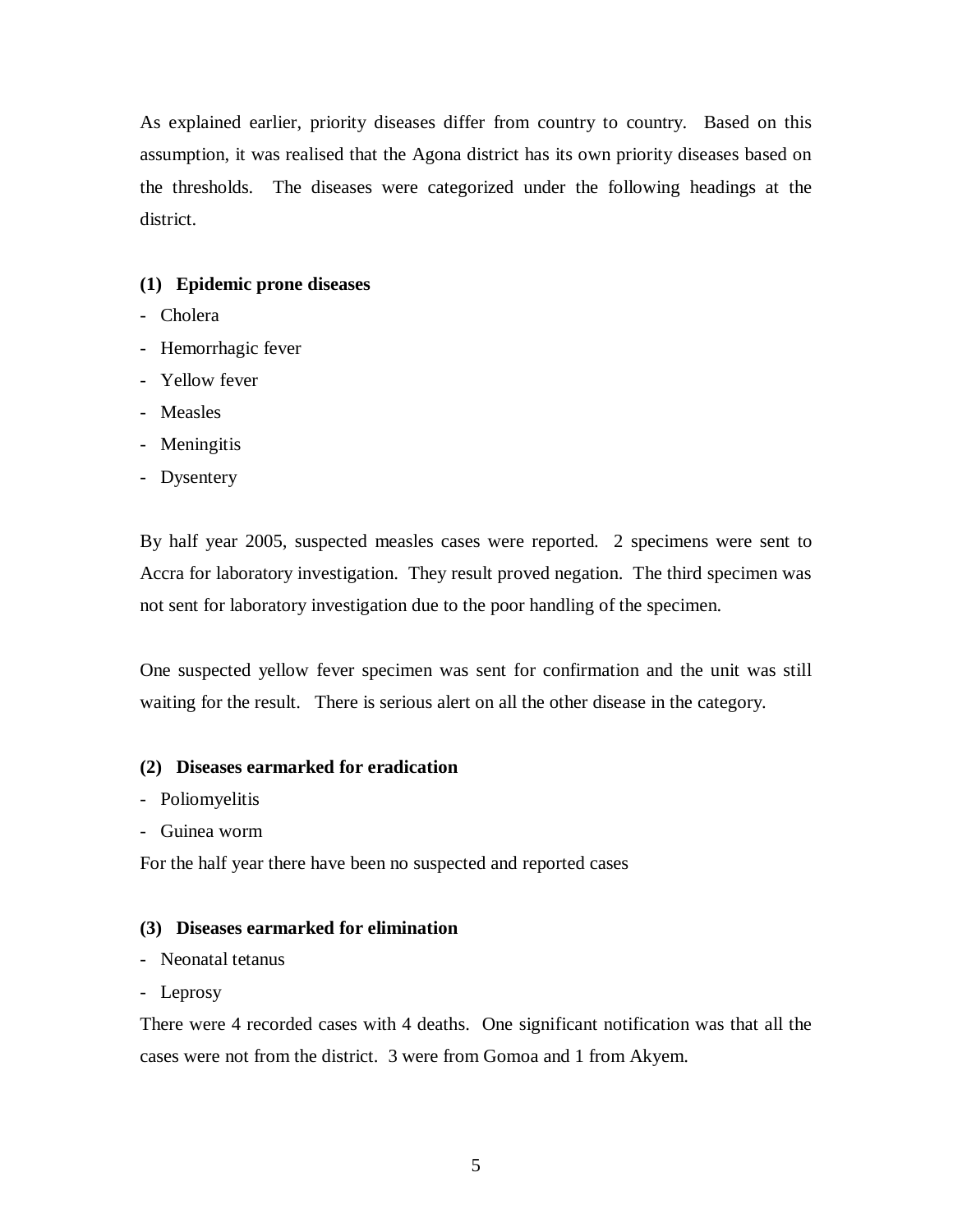#### **(4) Diseases of other pubic health importance or focus**

- Tuberculosis there have been 76 recoded cases by half year 2005
- HIV/AIDS -28 positives confirmed after screening 92 suspected case by half year
- Malaria 9,647 cases by half year
- Buruli ulcer no cases so far but there were 3 cases in 2004
- Yaws -50 cases
- Schistosomiasis 18 cases
- Filariasis no case due to mars treatment in the district since last four years. By half year 2005, 121,868 out of the target population of 154,922 treated.
- (5) Other diseases
- Pertusis 4 cases
- Rabies 1 case 1 death
- Hepatitis B
- 

- Haermoflux influenza type  $B \left[ \right]$  immunization has reduced to a zero.

#### **3.0 CONCLUSION**

Information gathered at the District control Office revealed that, the district threshold for most diseases was zero and therefore those with reported and confirmed cases were of public health importance.

These are;

- 1. Neonatal tetanus
- 2. Tuberculosis
- 3. HIV/AIDS
- 4. Malaria
- 5. Yaws
- 6. Schistosomiasis
- 7. Pertusis and
- 8. Rabies